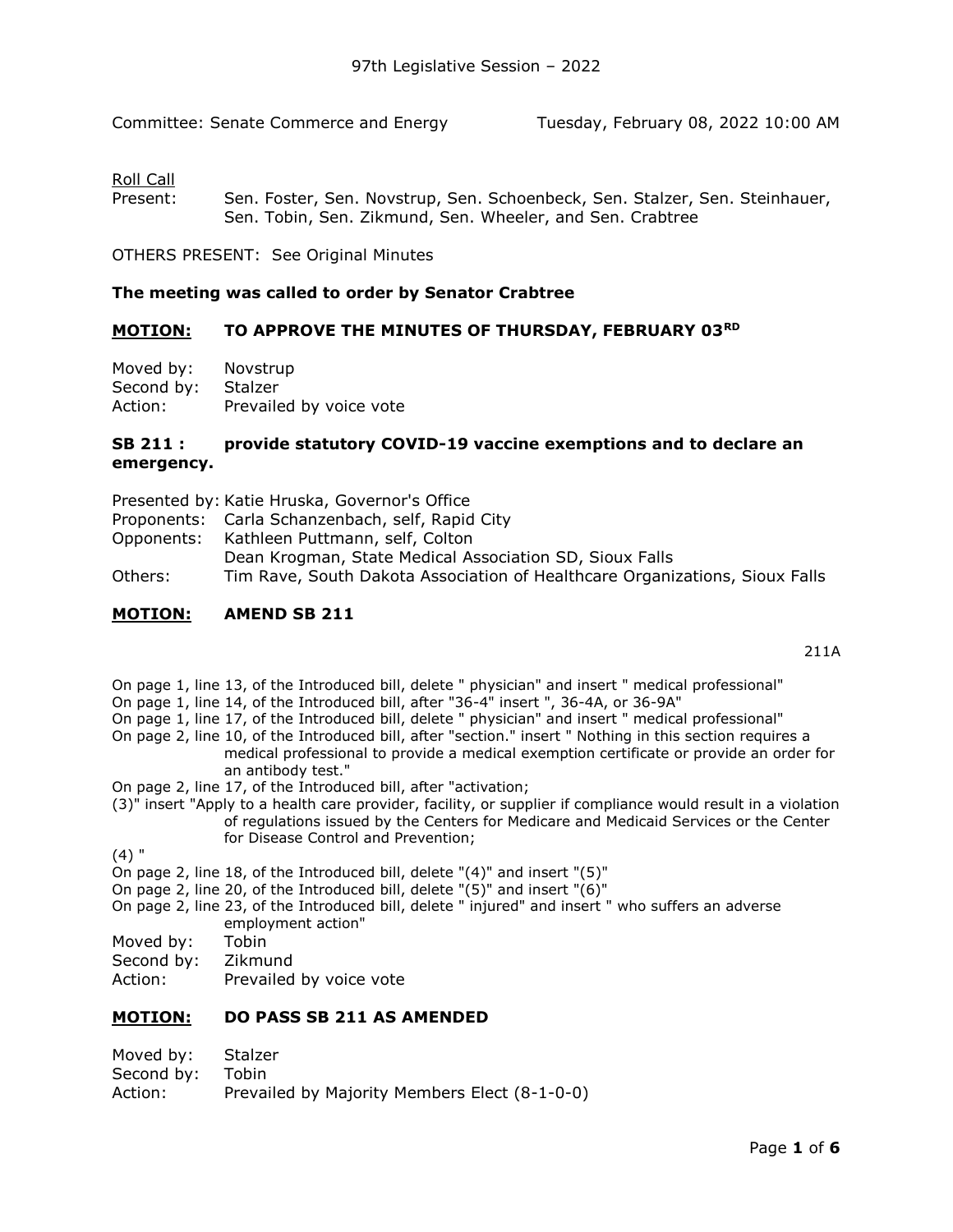- Voting Yes: [Novstrup, Schoenbeck,](https://sdlegislature.gov/Legislators/Profile/3975/Detail) [Stalzer, Steinhauer,](https://sdlegislature.gov/Legislators/Profile/3999/Detail) [Tobin, Zikmund,](https://sdlegislature.gov/Legislators/Profile/4006/Detail) [Wheeler, a](https://sdlegislature.gov/Legislators/Profile/4010/Detail)nd [Crabtree](https://sdlegislature.gov/Legislators/Profile/3925/Detail)
- Voting No: [Foster](https://sdlegislature.gov/Legislators/Profile/3939/Detail)

### **[SB](https://sdlegislature.gov/Session/Bills/64) [65](https://sdlegislature.gov/Session/Bills/64) : delineate uses for the South Dakota housing opportunity fund.**

Presented by: Rachel Oglesby, Governor's Office Proponents: Representative Roger Chase, District 22 Senator David Wheeler, District 22 Yvonne Taylor, South Dakota Municipal League, Fort Pierre David Lambert, EDPA, Mitchell Jacob Quasney, Lloyd Companies Inc., Sioux Falls Jeff Griffin, Greater Sioux Falls Chamber of Commerce, Sioux Falls Ted Haeder, Greater Huron Development Corporation, Huron Tom Johnson, Elevate Rapid City, Rapid City Tim Dougherty, South Dakota Home Builders Association, Pierre Denise Hanzlik, South Dakota Multi Housing Association, Sioux Falls Matt Krogman, South Dakota Association of Realtors, Pierre Dean Krogman, Independent Community of Bankers of South Dakota, Watertown Karlton Adam, South Dakota Bankers Association, Pierre Julie M Johnson, Homes For South Dakota, Sisseton Nate Welch, Vermillion Area Chamber & Development Company, Vermillion Erik Nelson, AARP, Sioux Falls Tim Rave, South Dakota Association of Healthcare Organizations, Sioux Falls Jasper Diegel, SD Manufactured Housing Association, Pierre Liliya Stone, Wall Economic Development

### **MOTION: AMEND [SB](https://sdlegislature.gov/Session/Bills/64) [65](https://sdlegislature.gov/Session/Bills/64)**

[65C](https://mylrc.sdlegislature.gov/api/documents/Amendment/232596.pdf)

On page 1, after line 2, of the Introduced bill, insert: "

### **Section 1. That § 11-13-2 be AMENDED:**

- **11-13-2.** There is hereby created the South Dakota housing opportunity fund to be administered by the South Dakota Housing Development Authority for the purpose of preserving and expanding sustainable, affordable, and safe housing that is targeted to low and moderate income families and individuals in South Dakotain this state.
- The authority may accept and expend, for the purposes of this chapter, any funds-moneys obtained from appropriations or any other source. Any moneys from the general funds-fund appropriated to the housing opportunity program shall must be transferred into the housing opportunity fund.
- Disbursement of funds-moneys to the authority shall-must be made after moneys in the South Dakota housing opportunity funds-fund have been obligated by the oversight commission-created pursuant to  $\frac{6}{11-13-8}$  defined in  $\frac{6}{11-13-1}$ , except that moneys appropriated for housing infrastructure must be disbursed to the authority upon passage.

Interest earned on money in the fund shall must be deposited into the fund."

On page 1, line 5, of the Introduced bill, after "subsidy" insert the comma

On page 1, line 10, of the Introduced bill, after "construction " delete "and associated infrastructure"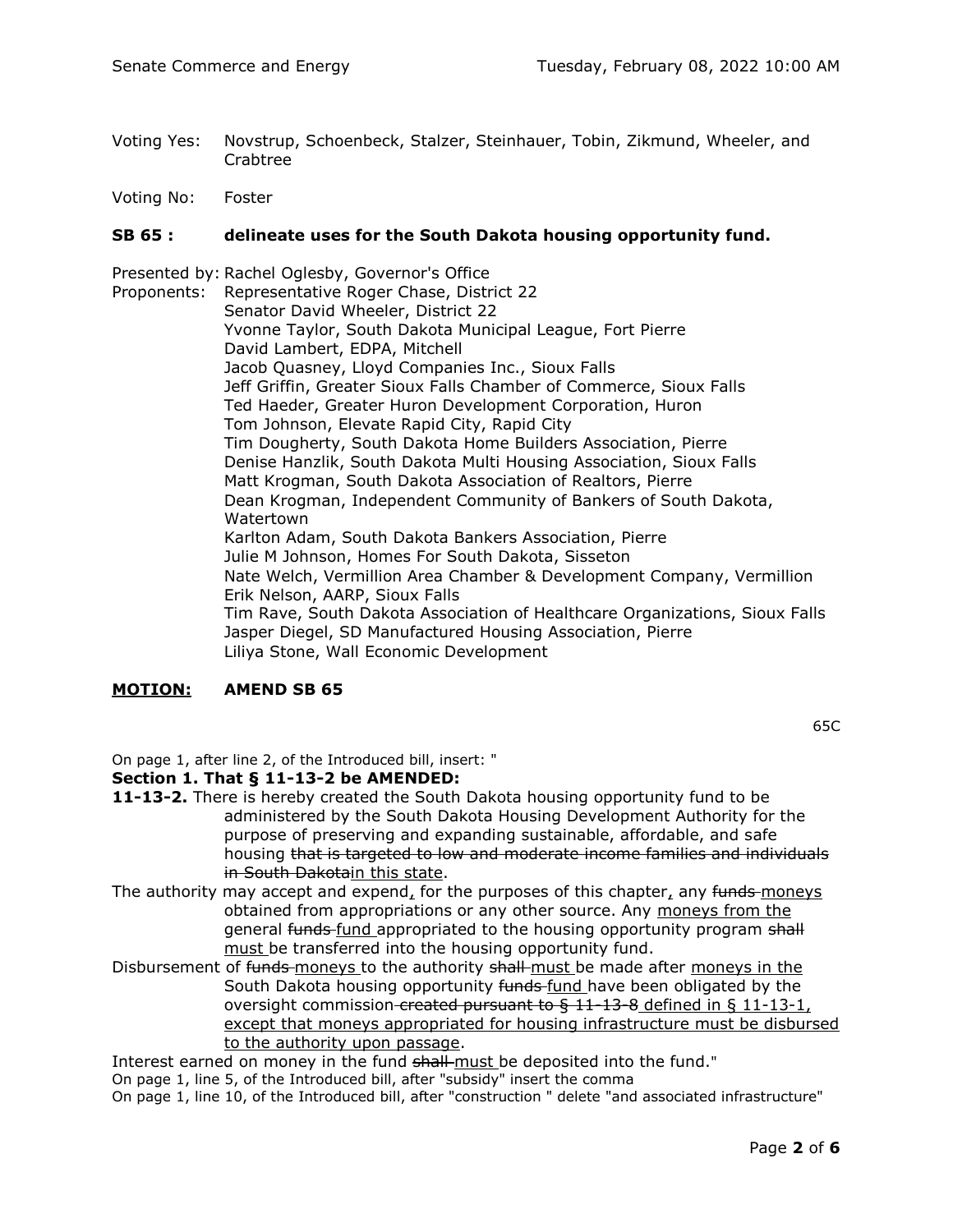On page 1, line 18, of the Introduced bill, after "trust" insert ";

- (7) Homebuyer assistance; and
- (8) Housing infrastructure costs"

On page 1, after line 21, of the Introduced bill, insert: "

#### **Section 3. That § 11-13-6 be AMENDED:**

- **11-13-6.** Each year, money from the South Dakota housing opportunity fund shall must be set aside as follows:
	- $(1)$  Thirty percent shall-must be designated for use in municipalities that have a population of fifty thousand or more; and
	- (2) Seventy percent shall must be designated for the other use in areas of the state, other than those referenced in subdivision (1) of this section.
- If the approved applications for any area are-total less than the amount set aside, the any remaining amount may be made available for use by qualified applications applicants from the other areas.
- The geographic distribution guideline takes precedence over the income targeting guideline during the evaluation of the applications.
- The geographic distribution guideline is not applicable to moneys appropriated for housing infrastructure costs."
- On page 1, line 23, of the Introduced bill, delete " must be targeted to serve low-to-moderate income households with that:
- (1) Have a maximum income at or below one hundred fifteen percent of the area median income based on, as determined by the United States Department of Housing and Urban Development (HUD) criteria, in accordance with the U. S. Housing Act of 1937, as amended through January 1, 2022, [42 U. S. C. 1437 et seq. ]; or
- (2) Are determined, by the South Dakota Housing Development Authority, to meet the guidelines for affordable housing established in  $\S$  13-13-10. 10" and insert " must be utilized for the development of affordable housing. For purposes of this section, the term, affordable housing, means:
- (1) Single family homes having an original selling price that is at or below the first-time homebuyer purchase price limit used by the South Dakota Housing Development Authority, as of the date the home is sold; or
- (2) Multifamily housing units having a monthly rental rate that is at or below the calculated rent for this state's eighty percent of area median income, as used by the South Dakota Housing Development Authority.

Housing development guidelines are not applicable to moneys loaned for housing infrastructure costs" Moved by: [Wheeler](https://sdlegislature.gov/Legislators/Profile/4010/Detail)

- Second by: [Steinhauer](https://sdlegislature.gov/Legislators/Profile/4000/Detail)
- Action: Prevailed by voice vote

### **MOTION: DO PASS [SB](https://sdlegislature.gov/Session/Bills/64) [65](https://sdlegislature.gov/Session/Bills/64) AS AMENDED**

- Moved by: [Zikmund](https://sdlegislature.gov/Legislators/Profile/4016/Detail)
- Second by: [Tobin](https://sdlegislature.gov/Legislators/Profile/4006/Detail)
- Action: Prevailed by Majority Members Elect (9-0-0-0)
- Voting Yes: [Foster, Novstrup,](https://sdlegislature.gov/Legislators/Profile/3939/Detail) [Schoenbeck, Stalzer,](https://sdlegislature.gov/Legislators/Profile/3993/Detail) [Steinhauer, Tobin,](https://sdlegislature.gov/Legislators/Profile/4000/Detail) [Zikmund, Wheeler,](https://sdlegislature.gov/Legislators/Profile/4016/Detail)  and [Crabtree](https://sdlegislature.gov/Legislators/Profile/3925/Detail)

# **[SB](https://sdlegislature.gov/Session/Bills/64) [53](https://sdlegislature.gov/Session/Bills/64) : make an appropriation to increase workforce housing and to declare an emergency.**

Presented by: Rachel Oglesby, Governor's Office

Proponents: Representative Roger Chase, District 22 Senator David Wheeler, District 22 Yvonne Taylor, South Dakota Municipal League, Fort Pierre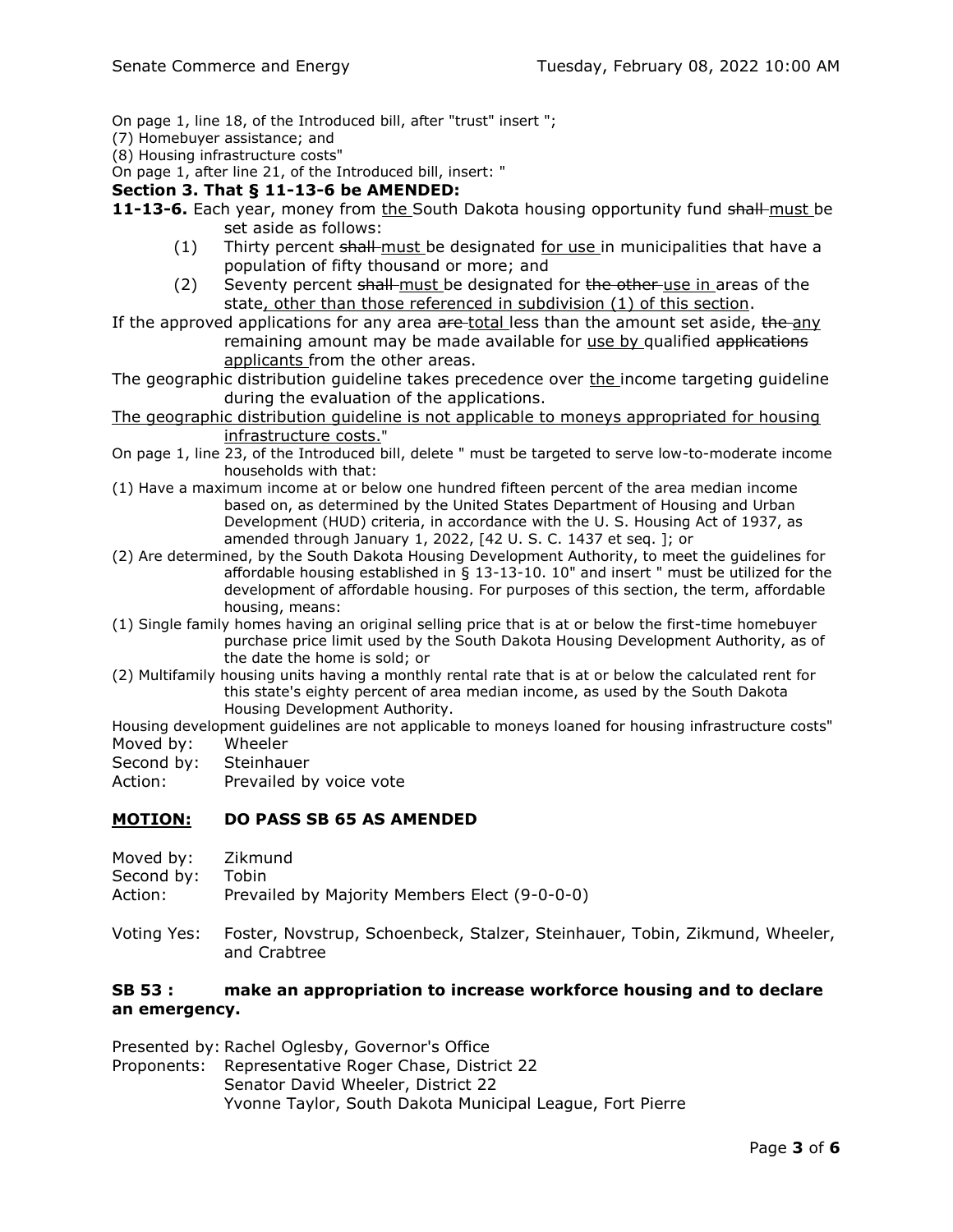David Lambert, EDPA, Mitchell Jacob Quasney, Lloyd Companies Inc., Sioux Falls Jeff Griffin, Greater Sioux Falls Chamber of Commerce, Sioux Falls Ted Haeder, Greater Huron Development Corporation, Huron Tom Johnson, Elevate Rapid City, Rapid City Denise Hanzlik, South Dakota Multi Housing Association, Sioux Falls Tim Dougherty, South Dakota Home Builders Association, Pierre Jasper Diegel, SD Manufactured Housing Association, Pierre Matt Krogman, South Dakota Association of Realtors, Pierre Dean Krogman, Independent Community of Bankers of South Dakota, Watertown Karlton Adam, South Dakota Bankers Association, Pierre Julie M Johnson, Homes For South Dakota, Sisseton Nate Welch, Vermillion Area Chamber & Development Company, Vermillion Erik Nelson, AARP, Sioux Falls Tim Rave, South Dakota Association of Healthcare Organizations, Sioux Falls Liliya Stone, Wall Economic Development

### **MOTION: AMEND [SB](https://sdlegislature.gov/Session/Bills/64) [53](https://sdlegislature.gov/Session/Bills/64)**

[53A](https://mylrc.sdlegislature.gov/api/documents/Amendment/229499.pdf)

- On page 1, line 4, of the Introduced bill, delete " \$150,000,000" and insert " \$50,000,000"
- On page 1, line 6, of the Introduced bill, delete " increasing housing supply" and insert " developing housing infrastructure"
- On page 1, line 10, of the Introduced bill, after "3. " insert "Until June 30, 2024, GOED must make fifty percent of the funding available to municipalities having a population of less than 50,000 and fifty percent of the funding available for all municipalities. After June 30, 2024, all remaining funding must be made available to all municipalities, regardless of their population. "
- On page 1, line 12, of the Introduced bill, after "developer." insert " GOED shall comply with any federal guidance on using the American Rescue Plan Act, Pub. L. 117-2, 135 Stat. 223 (2021) state fiscal recovery funds to provide grants for housing infrastructure, wastewater and storm water projects that comply with the purpose of this Act."
- On page 1, line 14, of the Introduced bill, after "by" insert " sections 1 to 3"
- On page 1, after line 14, of the Introduced bill, insert: "

**Section 5.** There is hereby transferred from the general fund the sum of \$100,000,000 to the South Dakota housing opportunity fund created under § 11-13-2. The moneys must be administrated by the South Dakota Housing Development Authority (SDHDA) for the purpose of providing moneys for revolving loans for costs relating to housing infrastructure. SDHDA shall use the amount appropriated to provide loans to entities eligible under  $\S$  11-13-4 with flexible payment structures to accommodate project cash flow."

On page 1, after line 14, of the Introduced bill, insert: "

- **Section 6.** No project may receive funding from both the housing opportunity fund and the local infrastructure improvement fund for the same project if the project is in a municipality with a population over 50,000."
- Moved by: [Schoenbeck](https://sdlegislature.gov/Legislators/Profile/3993/Detail)

Second by: [Wheeler](https://sdlegislature.gov/Legislators/Profile/4010/Detail)

Action: Prevailed by voice vote

#### **MOTION: AMEND [SB](https://sdlegislature.gov/Session/Bills/64) [53](https://sdlegislature.gov/Session/Bills/64)**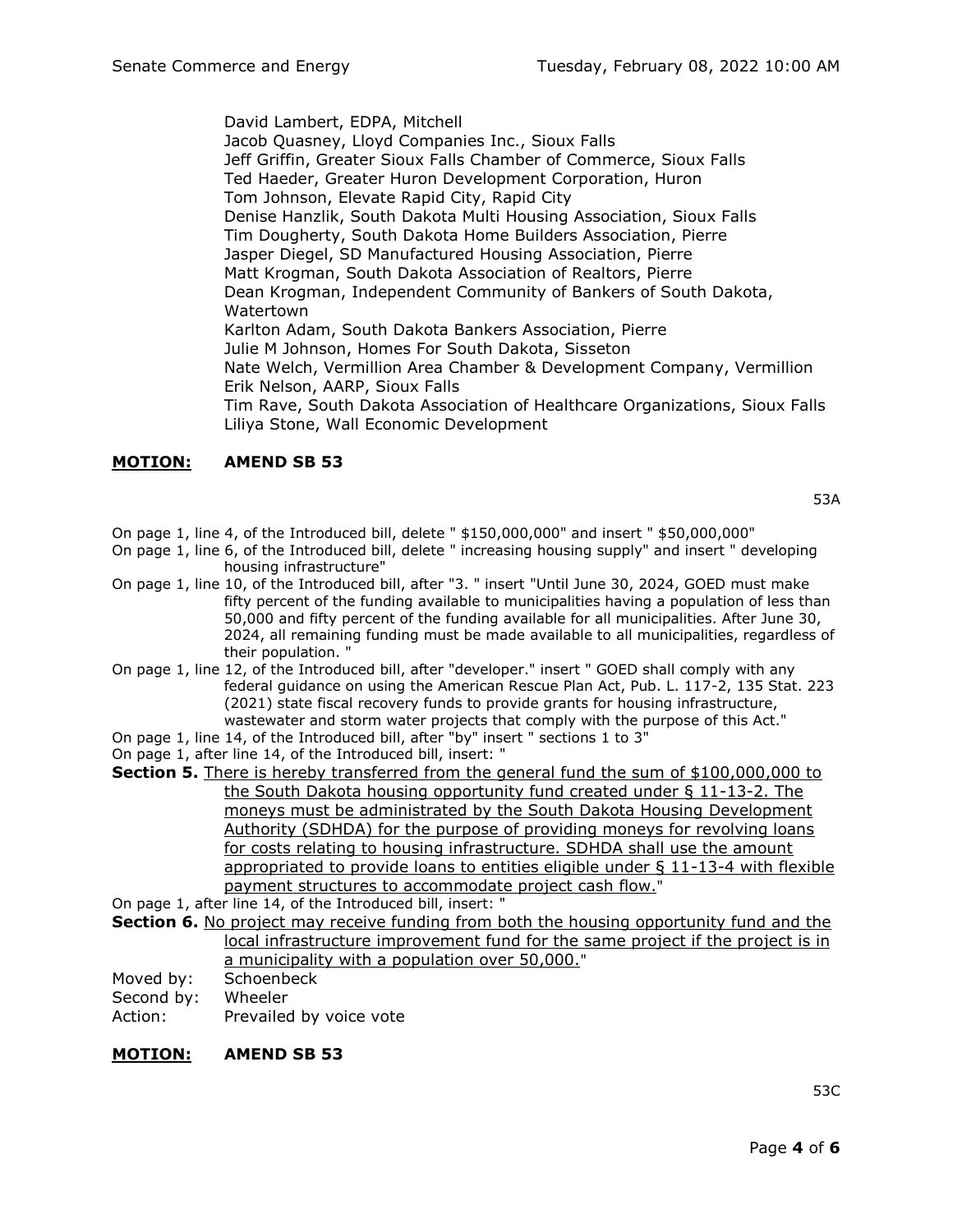On page 1, after line 16, of the Introduced bill, insert: "

|                                                                                | <b>Section 6.</b> Any individual with a beneficial ownership interest, either directly or indirectly, |  |  |  |  |
|--------------------------------------------------------------------------------|-------------------------------------------------------------------------------------------------------|--|--|--|--|
| of five percent or greater in a project that receives any of the federal grant |                                                                                                       |  |  |  |  |
|                                                                                | funds under section 1 of this Act will be reported to GOED. The beneficial                            |  |  |  |  |
|                                                                                | interest must be determined and reported at the time the grant funds are                              |  |  |  |  |
|                                                                                | disbursed. GOED shall report to the legislature by June first of each year, until                     |  |  |  |  |
|                                                                                | the federal grants have been fully expended. "                                                        |  |  |  |  |
| Moved by:                                                                      | Schoenbeck                                                                                            |  |  |  |  |
| Second by:                                                                     | Zikmund                                                                                               |  |  |  |  |
| Action:                                                                        | Prevailed by voice vote                                                                               |  |  |  |  |

#### **MOTION: REFER [SB](https://sdlegislature.gov/Session/Bills/64) [53](https://sdlegislature.gov/Session/Bills/64) TO JOINT COMMITTEE ON APPROPRIATIONS AS AMENDED DO PASS**

| Moved by:  | Schoenbeck                            |
|------------|---------------------------------------|
| Second by: | Zikmund                               |
| Action:    | Prevailed by roll call vote (9-0-0-0) |

Voting Yes: [Foster, Novstrup,](https://sdlegislature.gov/Legislators/Profile/3939/Detail) [Schoenbeck, Stalzer,](https://sdlegislature.gov/Legislators/Profile/3993/Detail) [Steinhauer, Tobin,](https://sdlegislature.gov/Legislators/Profile/4000/Detail) [Zikmund, Wheeler,](https://sdlegislature.gov/Legislators/Profile/4016/Detail)  and [Crabtree](https://sdlegislature.gov/Legislators/Profile/3925/Detail)

#### **[SB](https://sdlegislature.gov/Session/Bills/64) [171](https://sdlegislature.gov/Session/Bills/64) : prohibit insurance policies from restricting the method of payment for dental care.**

Presented by: Senator Jim Stalzer, District 11 Proponents: Paul Knecht, South Dakota Dental Association, Pierre

### **MOTION: AMEND [SB](https://sdlegislature.gov/Session/Bills/64) [171](https://sdlegislature.gov/Session/Bills/64)**

[171C](https://mylrc.sdlegislature.gov/api/documents/Amendment/232784.pdf)

On page 1, line 1, of the Introduced bill, after "prohibit" delete " health"

On page 1, line 5, of the Introduced bill, delete "A health insurance policy may not require payment for dental care by credit card." and insert "No plan of insurance insuring dental care services may contain restrictions on methods of payment to the dentist in which the only acceptable payment method is a credit card payment."

- Moved by: [Steinhauer](https://sdlegislature.gov/Legislators/Profile/4000/Detail)
- Second by: [Schoenbeck](https://sdlegislature.gov/Legislators/Profile/3993/Detail)
- Action: Prevailed by voice vote

### **MOTION: DO PASS [SB](https://sdlegislature.gov/Session/Bills/64) [171](https://sdlegislature.gov/Session/Bills/64) AS AMENDED**

- Moved by: [Schoenbeck](https://sdlegislature.gov/Legislators/Profile/3993/Detail)
- Second by: [Foster](https://sdlegislature.gov/Legislators/Profile/3939/Detail)
- Action: Prevailed by Majority Members Elect (9-0-0-0)
- Voting Yes: [Foster, Novstrup,](https://sdlegislature.gov/Legislators/Profile/3939/Detail) [Schoenbeck, Stalzer,](https://sdlegislature.gov/Legislators/Profile/3993/Detail) [Steinhauer, Tobin,](https://sdlegislature.gov/Legislators/Profile/4000/Detail) [Zikmund, Wheeler,](https://sdlegislature.gov/Legislators/Profile/4016/Detail)  and [Crabtree](https://sdlegislature.gov/Legislators/Profile/3925/Detail)

#### **HAVING PASSED UNANIMOUSLY, THE CHAIR CERTIFIED [SB](https://sdlegislature.gov/Session/Bills/64) [171](https://sdlegislature.gov/Session/Bills/64) AS UNCONTESTED AND AS SUCH BE PLACED ON THE CONSENT CALENDAR.**